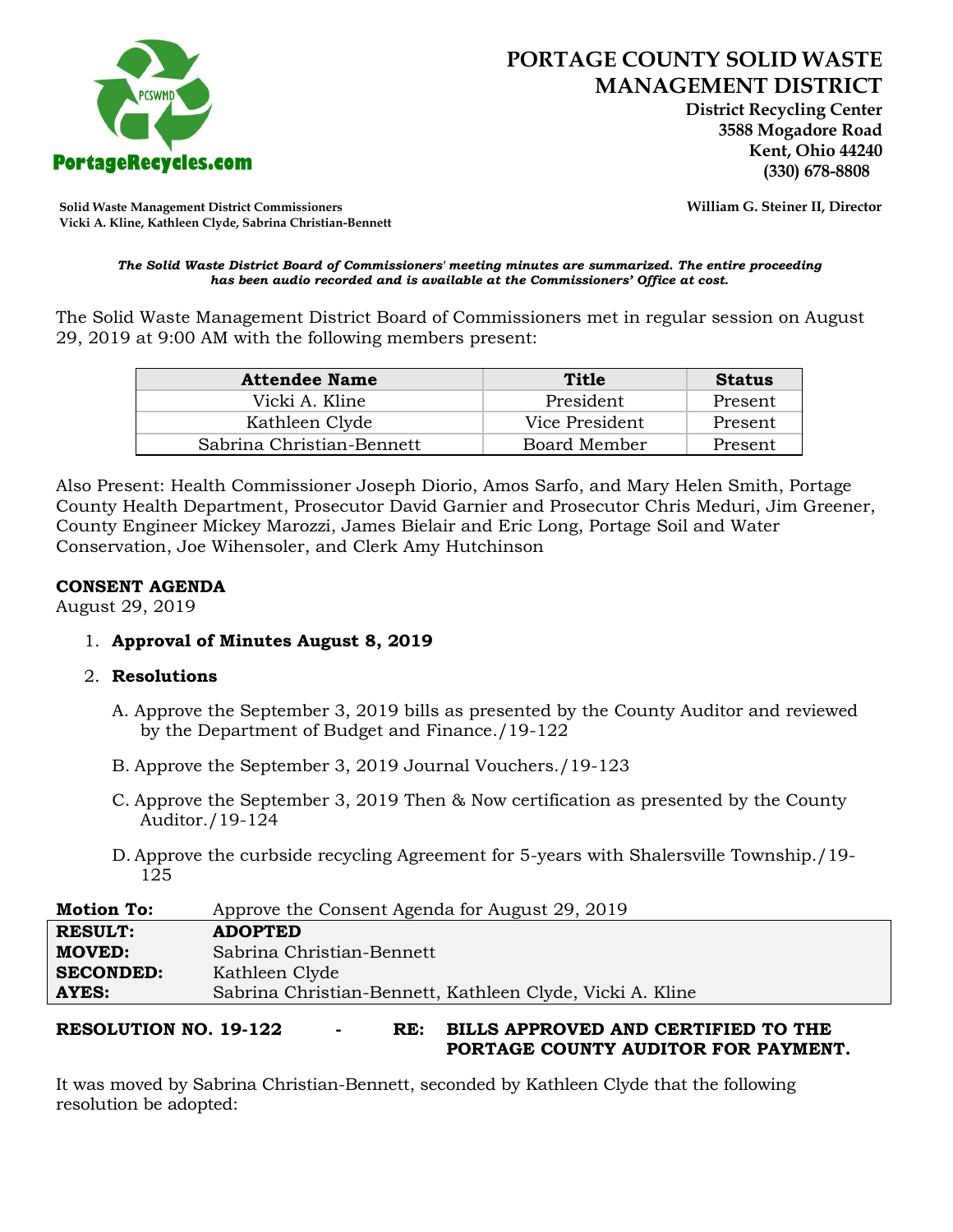| <b>RESOLVED,</b> | that the bills were approved and certified to the County Auditor for payment, |
|------------------|-------------------------------------------------------------------------------|
|                  | contingent upon the review of the Portage County Department of Budget and     |
|                  | Financial Management, Department of Internal Services or other designee on    |
|                  | September 3, 2019 in the total payment amount of \$37,856.48 for Funds        |
|                  | 8300-8399 as set forth in the Accounts Payable Warrant Report on file in the  |
|                  | office of the Portage County Auditor; and be it further                       |

**RESOLVED,** that the District Board of Commissioners finds and determines that all formal actions of this Board concerning and relating to the adoption of this resolution were taken in an open meeting of this Board and that all deliberations of this Board that resulted in those formal actions were in meeting open to the public in compliance with the law including Section 121.22 of the Ohio Revised Code.

Roll call vote as follows:

| Vicki A. Kline, Yea; | Sabrina Christian-Bennett, Yea; | Kathleen Clyde, Yea; |
|----------------------|---------------------------------|----------------------|
|----------------------|---------------------------------|----------------------|

### **RESOLUTION NO. 19-123**

This resolution was inadvertently omitted. This is for numbering purposes only.

## **RESOLUTION NO. 19-124 - RE: ACCEPTANCE OF THEN AND NOW CERTIFICATIONS FOR PAYMENT.**

It was moved by Sabrina Christian-Bennett, seconded by Kathleen Clyde that the following resolution be adopted:

| WHEREAS,         | Ohio Revised Code Section 5705.41 $(D)(1)$ authorizes the expenditure of moneys,<br>provided a certificate of the County Auditor is supplied stating that there was at<br>the time of the making of such contract or order and at the time of the execution<br>of such certificate a sufficient sum appropriated for the purpose of such contract<br>and in the treasury or in process of collection to the credit of an appropriate<br>fund free from any previous encumbrances (Then and Now Certification), and |  |
|------------------|--------------------------------------------------------------------------------------------------------------------------------------------------------------------------------------------------------------------------------------------------------------------------------------------------------------------------------------------------------------------------------------------------------------------------------------------------------------------------------------------------------------------|--|
| WHEREAS,         | the Then and Now Certification is recommended by the State Auditor's Office,<br>the Portage County Auditor's Office, and the Portage County Prosecutor's Office,<br>and                                                                                                                                                                                                                                                                                                                                            |  |
| WHEREAS,         | a listing of expenditures, attached hereto as Exhibit "A" and incorporated herein<br>by reference, has been certified by the County Auditor according to Ohio Revised<br>Code section 5705.41 (D)(1); now therefore be it                                                                                                                                                                                                                                                                                          |  |
| <b>RESOLVED,</b> | that the expenditures listed herein are properly certified by the County Auditor<br>in the amount of \$9,197.65 dated September 3, 2019 as set forth in Exhibit<br>"A" shall be paid; and be it further                                                                                                                                                                                                                                                                                                            |  |
| <b>RESOLVED,</b> | that the District Board of Commissioners finds and determines that all formal<br>actions of this Board concerning and relating to the adoption of this resolution<br>were taken in an open meeting of this Board and that all deliberations of this<br>Board that resulted in those formal actions were in meeting open to the public<br>in compliance with the law including Section 121.22 of the Ohio Revised Code.                                                                                             |  |